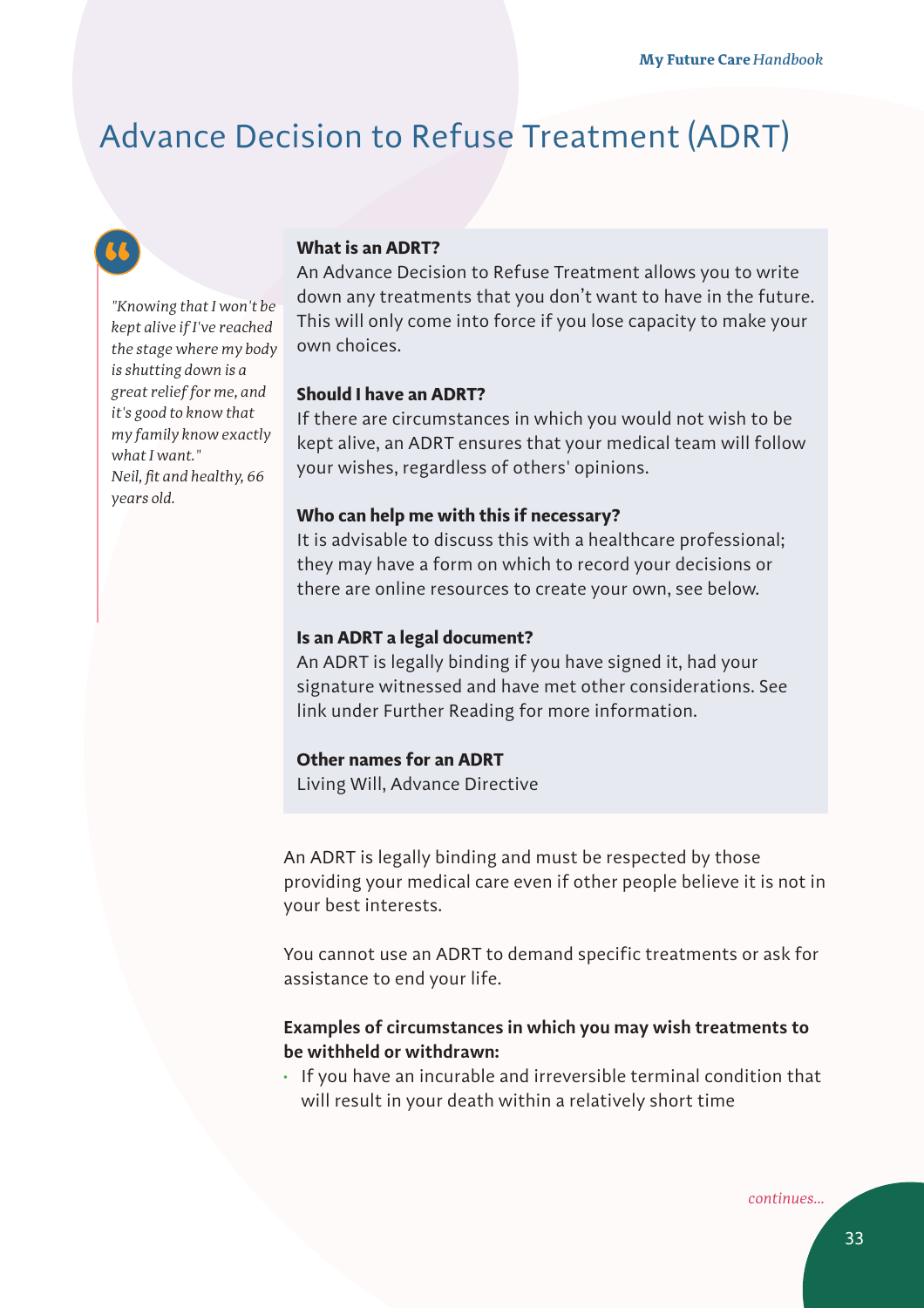# Advance Decision to Refuse Treatment (ADRT) *contd.*

- If you are diagnosed as persistently unconscious and, to a reasonable degree of medical certainty, will not regain consciousness
- If you are diagnosed as being severely and permanently mentally impaired

If you have a condition like dementia, you may want to be specific about the circumstances in which you wish to refuse life-sustaining treatment. For example, if you are unaware of your surroundings, are unable to recognise people close to you, are persistently anxious or agitated, are unable to attend to your personal hygiene, are unable to swallow, are unable to interact with others, or other circumstances.

## **Examples of specific treatments you may wish to refuse:**

- Life support or other life-prolonging treatment
- Tube feeding
- Cardiopulmonary resuscitation in the event of cardiac arrest
- Active treatment for a separate condition unless it appears to cause you undue suffering

**Remember that your Advance Decision will only come into effect if you lack capacity. If you are still able to make decisions about medical treatment, your Advance Decision will not apply.**



## **Further reading:**

https://www.nhs.uk/conditions/end-of-life-care/advancedecision-to-refuse-treatment/



### **Action List**

Use the planner on the following page to make a note of your current thinking



- Have a conversation with a healthcare professional and/or solicitor
- Complete the form they provide or create your ADRT online with My Living Will: https://www.mylivingwill.org.uk/
- Ask your GP to a) keep a copy of your ADRT with your medical records and b) refer to it in your Summary Care Record.

See the Factsheet on page 57 for options available to store and share your documents.